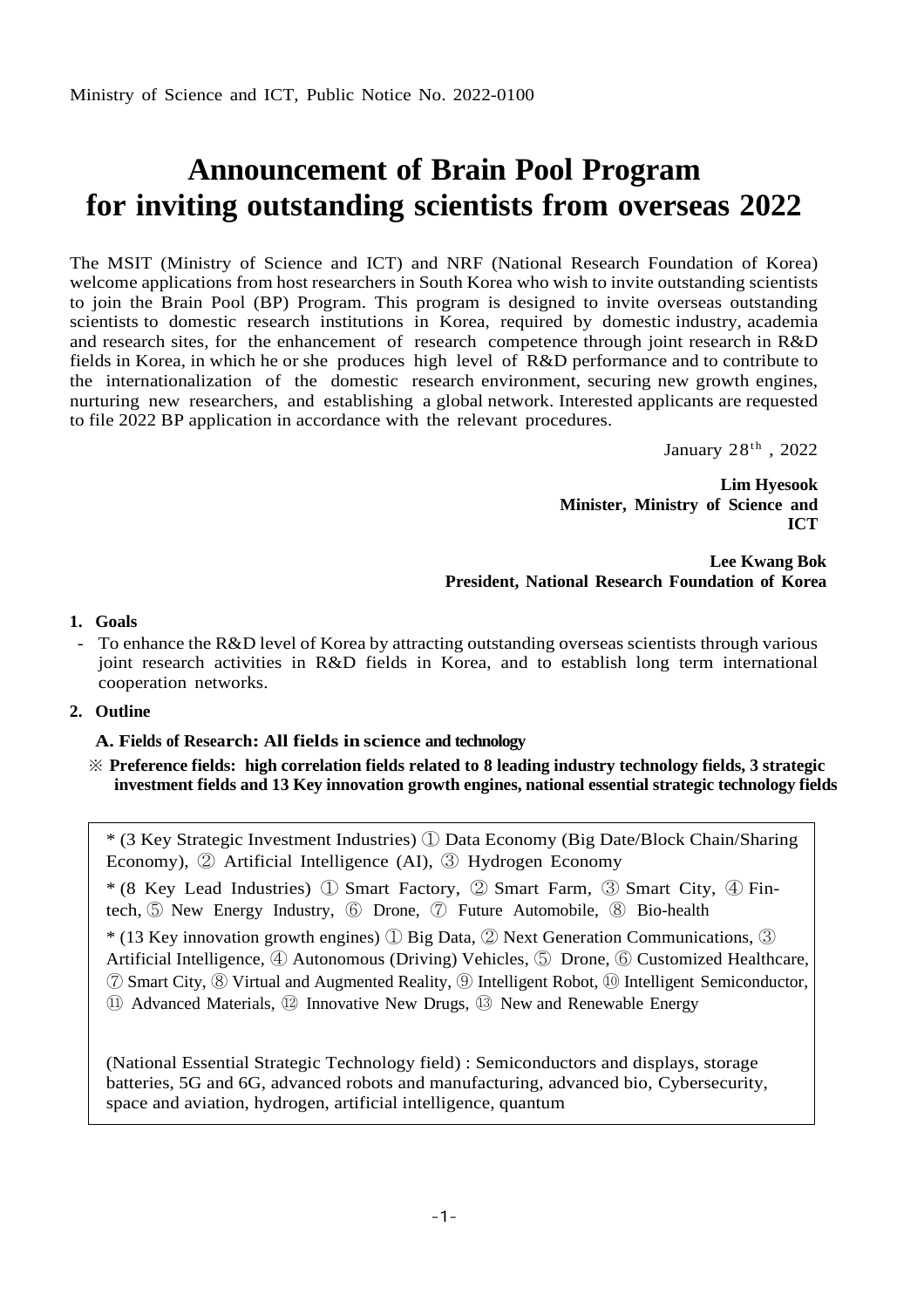- **B. Eligibility of Brain Pool Candidates (Invited Scientists)**: <sup>①</sup> Ph.D. conferred scientist who is living overseas (outside of South Korea); or ② in the case of corporate research institutesbeing the host organization, scientist with five-year or more of on-site R&D experience inthe industry overseas (outside of South Korea) regardless of his/her possession of a doctoral degree.
- **C. Program Period:** (Type 1) 6-12 months\*, (Type 2) Max. 3 years
	- \* (Type 1) 3-12 months for industrial bodies.
	- ※ (Type 1) 6~12 months within three-year duration for "Flexible Research Duration research"
	- $\mathcal X$  (Type1,2) Re-application available

# **D. Details of Support:**

# **- Personnel costs for the BP Fellow: Min**. **KRW <sup>5</sup> Mil./month <sup>~</sup> Max. KRW <sup>25</sup> Mil./month**

- **※** Based on the level of the **annual salary (including severance pay)** to his/her original affiliate of the BP Fellow.
- **- Invitation Expenses:** Airfare, insurance premiums, moving expenses, child education subsidies (Nuri course) and, business travel expenses (domestic/overseas), Conference attendance fees/Paper publication fees, etc.

| <b>Type</b>                                  | <b>Program</b><br><b>Duration</b>                                                                                                                                                                       | <b>Personnel Costs</b><br><b>EX</b> Housing allowance included                                                                                                | <b>Invitation Expenses</b>                                                                                      | <b>Indirect</b><br>costs                                                    |
|----------------------------------------------|---------------------------------------------------------------------------------------------------------------------------------------------------------------------------------------------------------|---------------------------------------------------------------------------------------------------------------------------------------------------------------|-----------------------------------------------------------------------------------------------------------------|-----------------------------------------------------------------------------|
| $\{Type 1\}$<br><b>Short Term</b><br>Support | $6 \sim 12$ months<br>$\mathbb X$ for industrial<br>bodies: possible for<br>$3-12$ months<br>$\frac{1}{2}$ 6 $\sim$ 12 months<br>with in three-year<br>duration for<br>"Flexible Research"<br>Duration" | Based on the level of<br>annual salary to his/her<br>original affiliate of the<br><b>Brain Pool fellow</b><br>(Min. 5~Max. 25Mil.<br><b>KRW</b> per<br>month) | Airfare, insurance<br>premiums, child<br>education subsidies (Nuri<br>course) and other<br>invitation expenses. | Max.<br>5 Mil. KRW<br>per year<br>(including)<br>subsidies for<br>assistant |
| Type 2]<br>Long Term<br>Support              | Max. 3 years                                                                                                                                                                                            | $\mathcal X$ For type 2, housing allowance<br>of Max.12Mil.KRW per year<br>can be supported                                                                   |                                                                                                                 | staff)                                                                      |

\*Other invitation expenses : Korean language courses fee, Quarantine fee, visa issuance fee and etc.

**※ In case of corporation and corporate research institutes, only 50-70% of personnel costs to his/her original affiliate will be supported (following National Research Development Innovation law)**

# **E. Quota and Eligibility**

- Quota (Scheduled): Approx. 105 projects

# **F. Eligibility**

- **- Host Institution:** Government-funded research institutes, national/public research institutes, universities, research institutes affiliated with universities, corporations, corporate research institutes, and nonprofit research institutes.
- **- Host Researcher (BP Applicant)**: Full-time employees of the respective host institutions who have the rank of at least assistant professor, senior researcher, or chair of a research institute or corporation (corporate research institute).

※ Host researcher cannot apply for Type 1,2 with the same BP applicant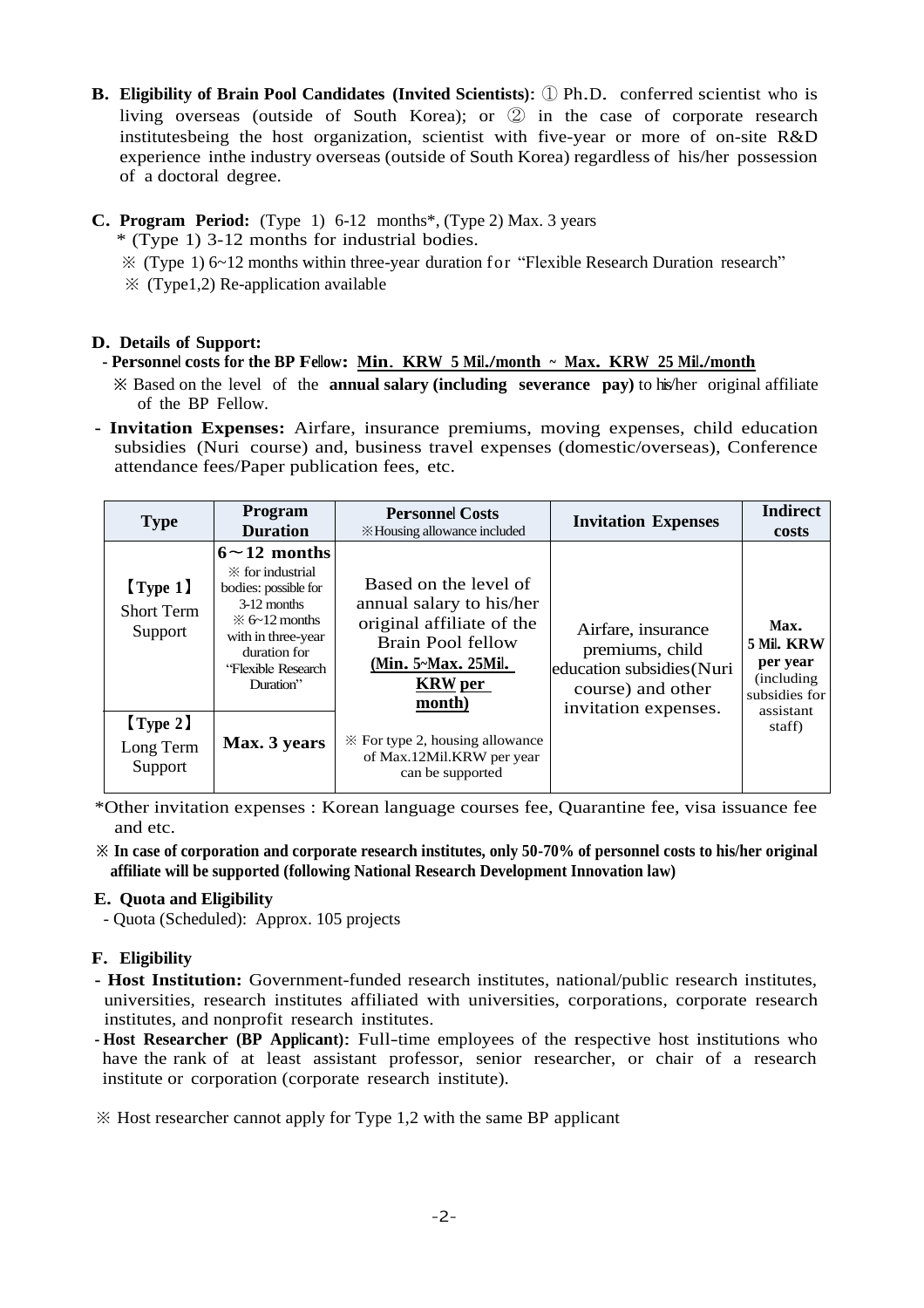## **- Invited Scientist (BP Candidate)**:

- ① Ph.D. conferred scientist who is living overseas (outside of South Korea); or
- ② In the case of corporate research institutes(or corporation) being the host organization, scientist with five-year or more of on-site R&D experience in the industry overseas (outside of South Korea) regardless of his/her possession of a doctoral degree.
	- ※ Provisional degree holders or temporary overseas residents throughout the application period are not eligible for BP application.

#### **G. Application Period and Submission**

**- Recruitment Announcement Period:** Jan. 28<sup>th</sup> (Fri.) 2022 ~ Aug.31<sup>st</sup> (Wed.) 2022

#### **- Application Submission Period:**

- ① 1 st Call (Scheduled): Feb.14th(Mon.) 2022 ~ Feb. 28th. (Mon.) 2022 by 18:00**(application submission and approval of host institution)**
- ② 2 nd Call (Scheduled): Mar.1 st (Tue.) 2022 ~ Apr. 29th (Fri..) 2022 by 18:00**(application submission and approval of host institution)**

- ④ 4 th Call (Scheduled): July 1 st (Fri.) 2022 ~ Aug. 31st (Wed.) 2022 by 18:00**(application submission and approval of host institution)**
	- ※ Approval from their host institutions on ERND should be done by **6 p.m. (Unconfirmed applications will be unapproved.).** Applications will only be accepted for projects that obtain approval from their host institutions within the application period, and will be **closed at 6 p.m. of the deadline automatically).**
	- $\&$  You may encounter with systematical error on e-R&D system on the deadline due to increased access, therefore please submit before the deadline
	- ※ **Date/Time is based on Korea Local Time (UTC/GMT +9 hours)**

#### **H. How to apply**: Online (e-R&D system)



- Host research institutes seek out Brain Pool candidates and apply through the Integrated Research Support System of the National Research Foundation of Korea (NRF) [\(https://ernd.nrf.re.kr\)](https://ernd.nrf.re.kr/)
	- ※ KRI Information of Host Researcher & Invited Scientist (mandatory) must be updated three to four days in advance as when and how the updates are reflected to the KRI system differs according to the applicant's affiliate.
	- ※ For the update of KRI Information, please follow the steps of 'Issuance of National Researcher Number and Register a Researcher on KRI' manual.
	- ※ Application should be uploaded on the ERND system **by the host researcher (BP applicant)'s ERND account** not by the BP candidate's. The application shall be prepared within the deadline and made certain the BP application and necessary documentation required is uploaded in time.

③ 3 rd Call (Scheduled): Apr. 30th (Sat.) 2022 ~ June. 30 th (Thu.) 2022 by 18:00**(application submission and approval of host institution)**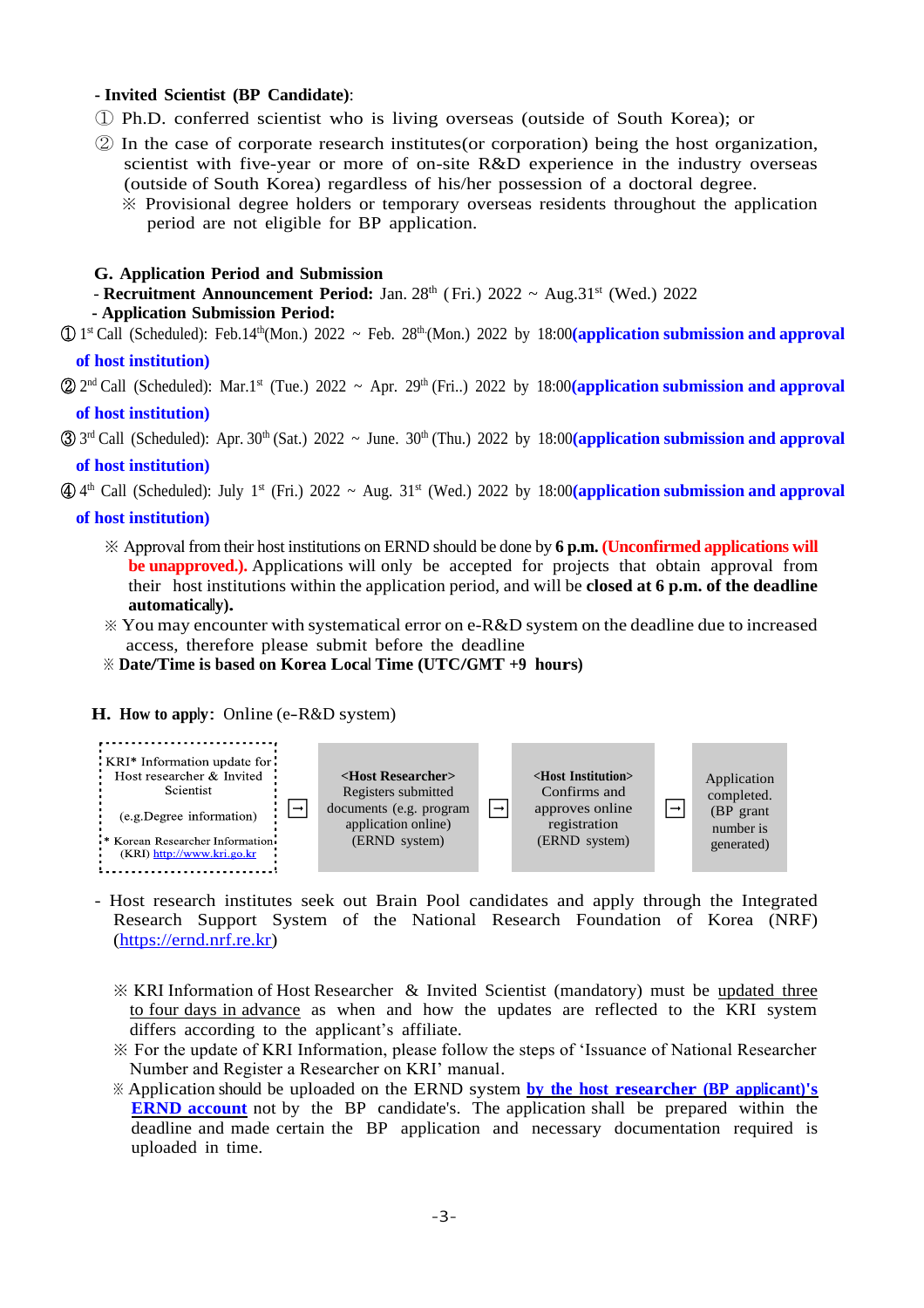## **I. Documents To Be Submitted**

### **Document to Submit**

#### **When Applying**

- **- Brain Pool Application Form(form)**
- **- Scanned Copy of a final degree certificate/proof of employment of Brain Pool Fellow\* \* Proof of employment is required only for projects request by corporation.**
- **- An invitation acceptance letter written by the Brain Pool fellow**
- **- Consent to the Provision and the Use of Personal and Tax Information(form)**
- **- Pledges of Research Ethics, Integrity and Confidentiality(form)**
- **- (if necessary) Participation commitment of corporation, proof of eligibility(corporation's registration certificate/accounting audit report for latest 2 years OR financial statement/type of corporation(conglomerate, medium or small sized corporation))**

#### **Additional Documents to Submit**

- **- Salary stubs for the Brain Pool Candidate for the past one year**
- **(For reapplication, please submit a paystub of the BP fellow's current affiliate in Korea) - A Pledge of confidentiality (form)**
- **※ If necessary, might have to submit additional documents before the selection**

**Notes on** 

# **Document Submission**

- **※ The R&D plan that includes cover, summary, attached documents, and information should be submitted**
- **※** There is **no designated format** for the invitation acceptance letter written by the Brain Pool fellow. An e-mail containing an electronic signature is also acceptable**.**
- **※ The pay stub for the past one year** is **a mandatory document** for the calculation of personnel costs upon the final selection of the project for the BP program. **Failure to submit the pay stub may result in the cancellation of the selection.**
- **※ Required documents**\* **must be written in Korean or English.** Documents written in other languages should be translated into Korean or English and notarized, and a notarial certificate should be attached. \* The R&D proposal must be written in Korean by the principal investigator as a rule, but academic content including research details may be written in English so that the research proposal can be shared with the Brain Pool fellow. The "Outstanding Overseas Scientist Overview" section should be written in Korean or English by the Brain Pool fellow.

# **※ Inclusion of any false information in the documents submitted may result in the cancellation of the final selection.**

### **J. Evaluation Methods** - **Evaluation procedures**



- \* Reviewing Requirements: Screening qualifications of host institutions, host researchers, and invited scientists
- \* Evaluation by Expert Committee: Selecting the recommended projects for comprehensive review with an average score of 80 or higher throughdiscussion/evaluation by a panel of experts in each field.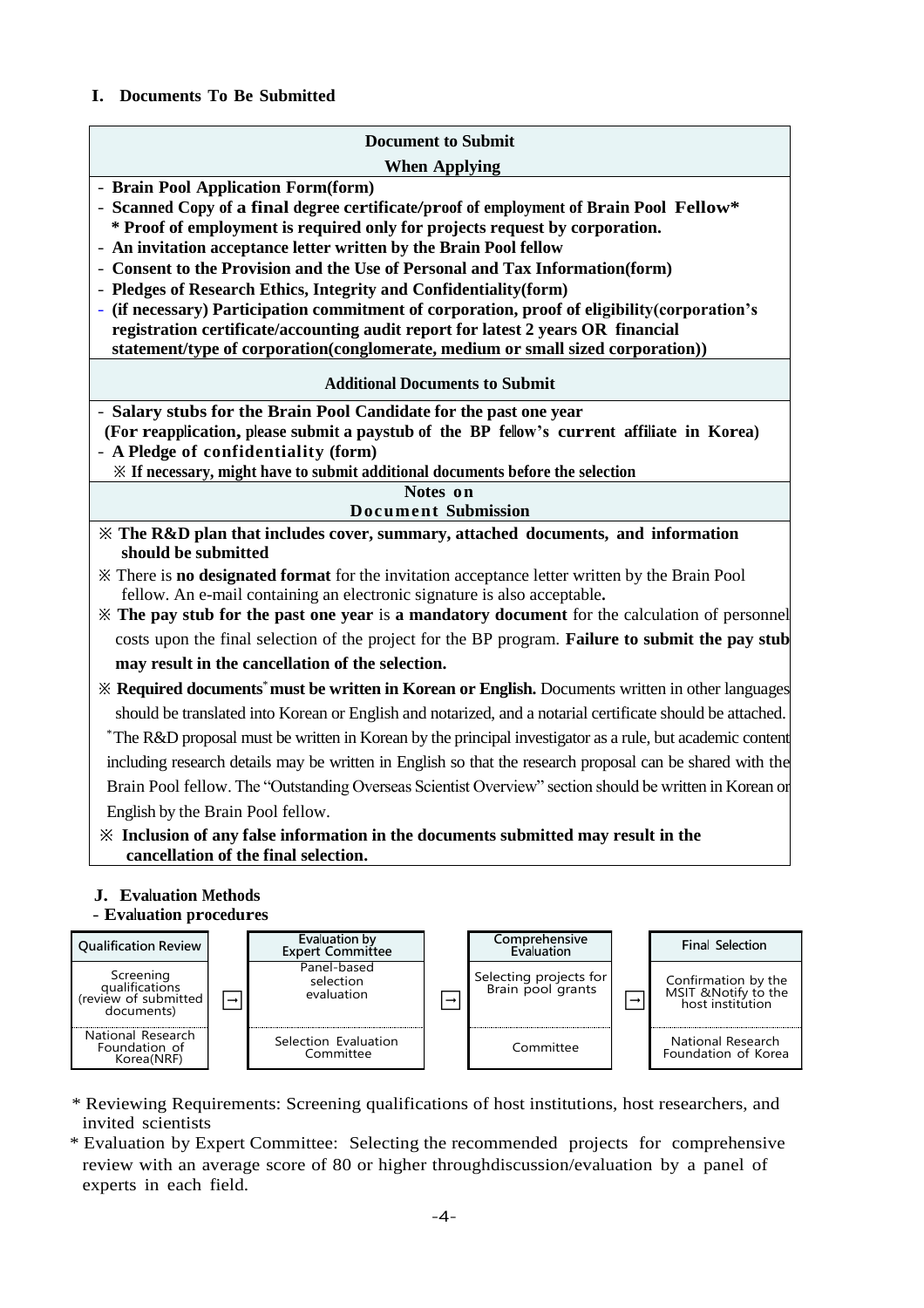\* Comprehensive Evaluation: Selecting the final projects supported with consideration to policies through comprehensive review by the steering committee of global researcher invitation programs.

\* Final Approval: Final Approval by MSIT and confirming notification to host institution

## **K. Basic Direction of Selection**

- In order to diversify the nationality of attracting scientists, it is possible to limit more than 20% of the total number of candidates for each selection period in one country (excluding Korea). - Minimum selection quota (30%) for ethnic Koreans or Korean nationals residing overseas

in order to strengthen the invitation and build a better global Korean research network.

| Evaluation Criteria                           |                                                              | <b>Note</b>                                                                                                                                                                                                                                                                                                                               | Score |  |
|-----------------------------------------------|--------------------------------------------------------------|-------------------------------------------------------------------------------------------------------------------------------------------------------------------------------------------------------------------------------------------------------------------------------------------------------------------------------------------|-------|--|
| Evaluation<br>on BP<br>Project (30)           | Excellence and creativity<br>ofresearch project              | Excellence and creativity of research projects and plans<br>The need for government support and utilization of BPCandidate<br>for BP project and in relevant field                                                                                                                                                                        | 10    |  |
|                                               | Competence of Host<br>Researcher                             | Host Researcher's ability to utilize BP Candidate (research<br>capacity, etc.)                                                                                                                                                                                                                                                            | 10    |  |
|                                               | Degree of project<br>utilization and the<br>expected outcome | Domestic-International linkage and cooperation of R&D projects                                                                                                                                                                                                                                                                            | 10    |  |
|                                               | Research Plan byBP<br>Candidate                              | Research Plan of BP Candidate<br>Continuous network planning after research period                                                                                                                                                                                                                                                        | 15    |  |
| Research<br>Plan of BP<br>Candidate<br>(30)   | Volition for support by<br>HostInstitution                   | Fidelity of the research support plan of the Host<br>Researcher/Institution (funding, research space, research<br>environment, administrative support, etc.)<br>Plan for residential support for BP Candidate (housing, etc.)                                                                                                             | 15    |  |
| <b>BP</b><br>Candidate<br>Compe-<br>tency(40) | Responsibility of BP<br>Candidate                            | Responsibility of BP Candidate and Specific Plan for Utilization of<br>BP Candidate by the Host Institution<br>BP Candidate's possession of skills and knowledge for bottleneck<br>techniques in R&D field etc.<br>Validity and achievability of joint research goals and indicators                                                      | 15    |  |
|                                               | Competency of BP<br>Candidate                                | BP Candidate's Degree and research experience<br>Achievements in SCI Papers, patents, and academic activities for<br>the past 5 years<br>* For proposal hosted by industry, personal data can be replaced<br>with technology and commercialization performance such as patents,<br>technology transfer, and technology commercialization. | 15    |  |
|                                               | Expected Results and BP<br>Candidate's volition              | Possible Effect of joint research results and BP Candidate's<br>volition for job fulfillment through BP program                                                                                                                                                                                                                           | 10    |  |
| Total<br>100                                  |                                                              |                                                                                                                                                                                                                                                                                                                                           |       |  |

**L. Evaluation Criteria and Score**

※ Extra scores will be added up to the following year for the applicants and candidates (hostresearchers/ Brain Pool fellows) who have received excellent grades on evaluation results (applied to BP projects only)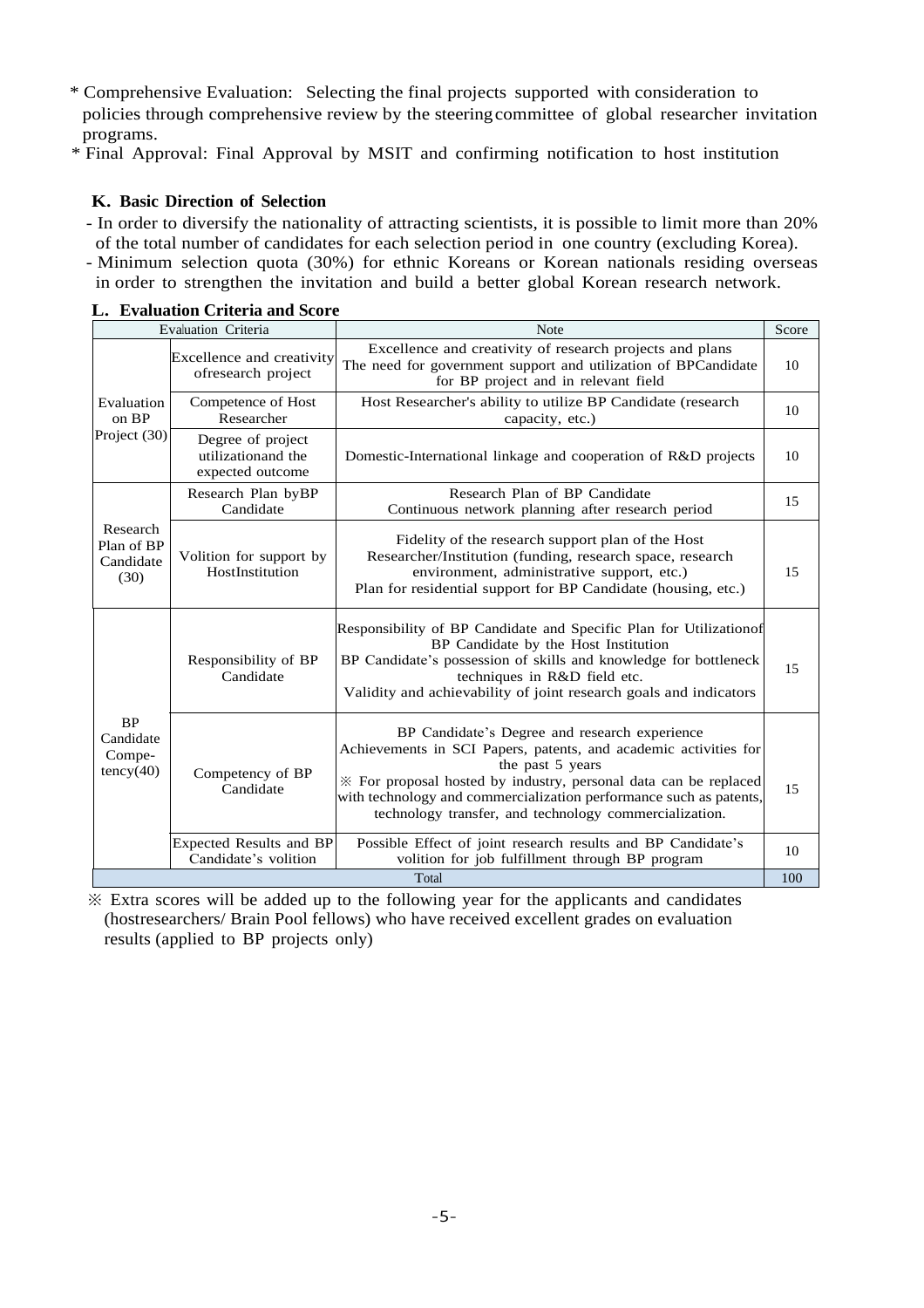## **M. Schedule Planned for the Brain Pool Recruitment in 2022**

| <b>Schedule</b>             | <b>Description</b>                                                                                                             |  |  |
|-----------------------------|--------------------------------------------------------------------------------------------------------------------------------|--|--|
| January 28(Fri), 2022       | 2022 BP Project Recruitment Announcement (January-August, 2022)                                                                |  |  |
| February $28(Mon)$ , $2022$ | Deadline for the 1st call for project proposals (6PM, KST)                                                                     |  |  |
| March-April, 2022           | 1st call evaluation (review of qualification requirements, expert<br>evaluation, and comprehensive review) and final selection |  |  |
| April 29 (Fri.), 2022       | Deadline for the 2nd call for project proposals (6PM, KST)                                                                     |  |  |
| May-June, 2022              | 2nd call evaluation (review of qualification requirements, expert<br>evaluation, and comprehensive review) and final selection |  |  |
| June 30 (Thu.), 2022        | Deadline for the 3rd call for project proposals (6PM, KST)                                                                     |  |  |
| July-August, 2022           | 3rd call evaluation (review of qualification requirements, expert<br>evaluation, and comprehensive review) and final selection |  |  |
| August 31 (Wed), 2022       | Deadline for the 4th call for project proposals (6PM, KST)                                                                     |  |  |
| September-October, 2022     | 4th call evaluation (review of qualification requirements, expert<br>evaluation, and comprehensive review) and final selection |  |  |

\* The schedule above is subject to change depending on the performance and progress of the program.

# **N.Application and participation restrictions**

- Brain Pool fellows are required to **enter Korea within 4 months from the selection date and begin research**.

\* In cases of global crises, natural disasters, etc., the duration may be subject to change and specified separately.

- Pursuant to the National Research and Development Innovation Act, researchers under participation restrictions are neither eligible for apply for nor participate in the program.

- Pursuant to the Article 64 of the National Research and Development Innovation Act and the Enforcement Decree of the same Act, the program is not subject to the provision limiting the maximum number of R&D projects that can be carried out simultaneously by a researcher (3 as a principal investigator and 5 as a regular researcher).

- If the Brain Pool fellow (domestic principal investigator or overseas scientist) **fails to enter Korea and withdraws from the agreement without any justifiable cause**, they may **receive a penalty of a 3-year restriction when applying for the same program**.

\* The Brain Pool fellow is required to have a close consultation with the host institution before applying for the BP program.

- If the Brain Pool fellow (principal investigator or overseas scientist) **abandons the selection without showing any justifiable cause**, they may **receive a penalty of a 3-year restriction when applying for the same program from the date of next program recruitment announcement.** 

\* The host institution is required to have a close consultation with the Brain Pool fellow on personnel costs and invitation period before applying for the BP program.

- Following project selection, an individual agreement shall be concluded according to the commencement date for each research project and research expenses will be subsequently paid in order to prevent the need to reimburse R&D expenses incurred in cases where the Brain Pool fellow fails to enter Korea.

- In the event that the research period is **shorter than the minimum length of the program (12 months), excess**